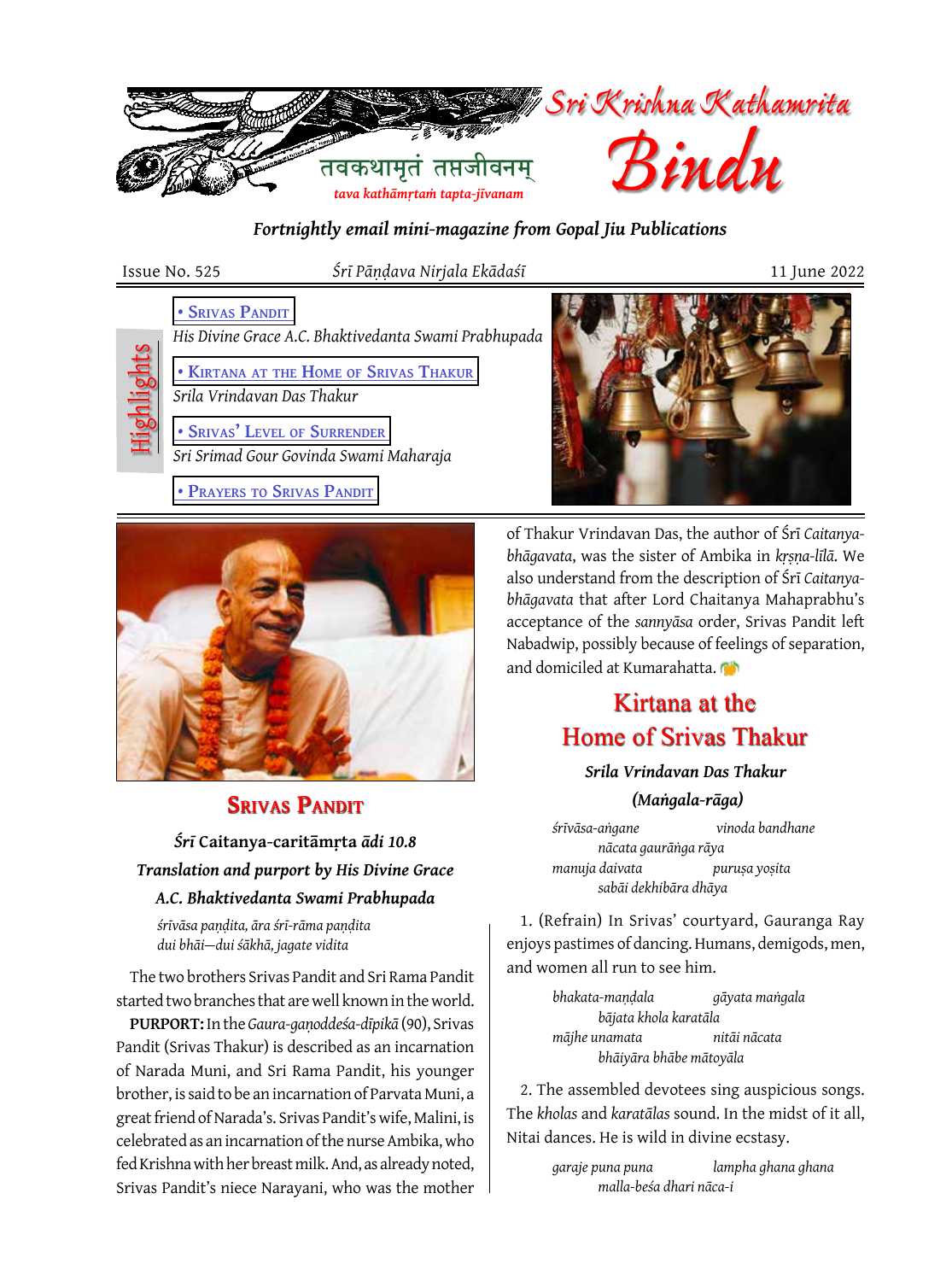## *Issue Five Hundred Twenty-five, Page — 2* **श्रीकृ ष्णकथामृत बिन्दु**



*Deities of the Panca-tattva at Srivas Anga in Mayapur 1970*

*aruṇa-locane prema barikhaye abanī-maṇḍala siñca-i*

3. Again and again he roars. Again, and again he leaps. He dances like a wrestler or an athlete. From his reddened eyes a monsoon shower of tears of ecstatic love falls on the circle of the earth.

| dharanī-mandala         | preme bādala    |  |
|-------------------------|-----------------|--|
| karala avadhuta cānda   |                 |  |
| nā jāne daśa cāri       | sabāi nara nāri |  |
| bhuvana rūpa heri kānda |                 |  |

4. In this way, the moon of *avadhūtas* covered the earth's circle with a flood of ecstatic spiritual love. No one could see the ten directions. Seeing what had come of the earth, every man and woman wept.

| śāntipura-nātha        | garaje abirata |
|------------------------|----------------|
| dekhiyā premera vikāra |                |
| dhariyā śrī-caraņa     | karaye rodana  |
| paņdita śrīvāsa udāra  |                |

5. Seeing how the world had become wild in the ecstasy of spiritual love, Adwaita, the Lord of Shantipur, happily roared. Grasping Nitai's feet, noble Srivas wept.

> *mukunda kutūhali kāndaye phuli phuli dhariyā gadādhara kora nayane bahe prema ṭhākura abhirāma saghane bhāiyā bhāiyā bola*

6. Mukunda joyfully shouted. Then he wept. Then he hugged Gadadhar. From Abhiram Thakur's eyes flowed streams of tears of divine love. Again and again he called out, "My brothers! My brothers!"

> *nā jāne dibā-niśi prema-rase bhāsi sakala sahacara-vṛnda vṛndāvana dāsa prema parakāśa nitāi caraṇāravinda*

7. No one knew whether it was day or night. All of the Lord's companions floated in a nectar-ocean of spiritual love. Vrindavan Das says, "In this way the ecstasy of spiritual love was manifest from Nitai's lotus feet."

#### **Bibliography**

— Jagadbandhu Bhadra (editor). *Gaura-pada-taraṅgiṇī*. Page 275. Sri Gauranga Press. Calcutta. 1931. Bengali.

— Kusakratha Das (editor and translator). *The Acaryas Songs and Poems Glorifying Lord Gauranga and Lord Govinda*. Unpublished manuscript.

## <span id="page-1-0"></span>**Srivas' Level of Surrender**

### *Sri Srimad Gour Govinda Swami Maharaja*

We should be completely dependent on the will of Krishna. Krishna says in the *Bhagavad-g*ī*t*ā that he will take up the responsibility to maintain a surrendered devotee. Whatever the devotee lacks, Krishna says, *vah*ā*my aham* — I personally carry it.

Srivas Pandit was not doing any business or going out to earn money. Day and night, twentyfour hours, he was engaged in ś*ravaṇa-k*ī*rtana* and *bhajana* with all his family members. Once, to test Srivas, Mahaprabhu asked him, "Srivas, you are a householder. You have a big family to maintain. Why don't you go earn some money? Otherwise, how will you maintain your big family?"

Srivas did not say anything. He only clapped three times. Mahaprabhu asked, "What does that mean?"

Srivas said, "I have complete faith in your words — *yoga kṣemaṁ vah*ā*my aham.* [Bg. 9.22] You have taken up the responsibility to maintain a surrendered soul, and whatever such a person lacks you personally carry. I and all my family members are engaged day and night in your service. We have no other business. *Hari-sev*ā is our only business."

Srivas had firm faith that Krishna would maintain, that supplies would definitely come. If you become fully dependent on Krishna, engaged day and night, twenty-four hours, in Krishna's service, then the supplies will definitely come.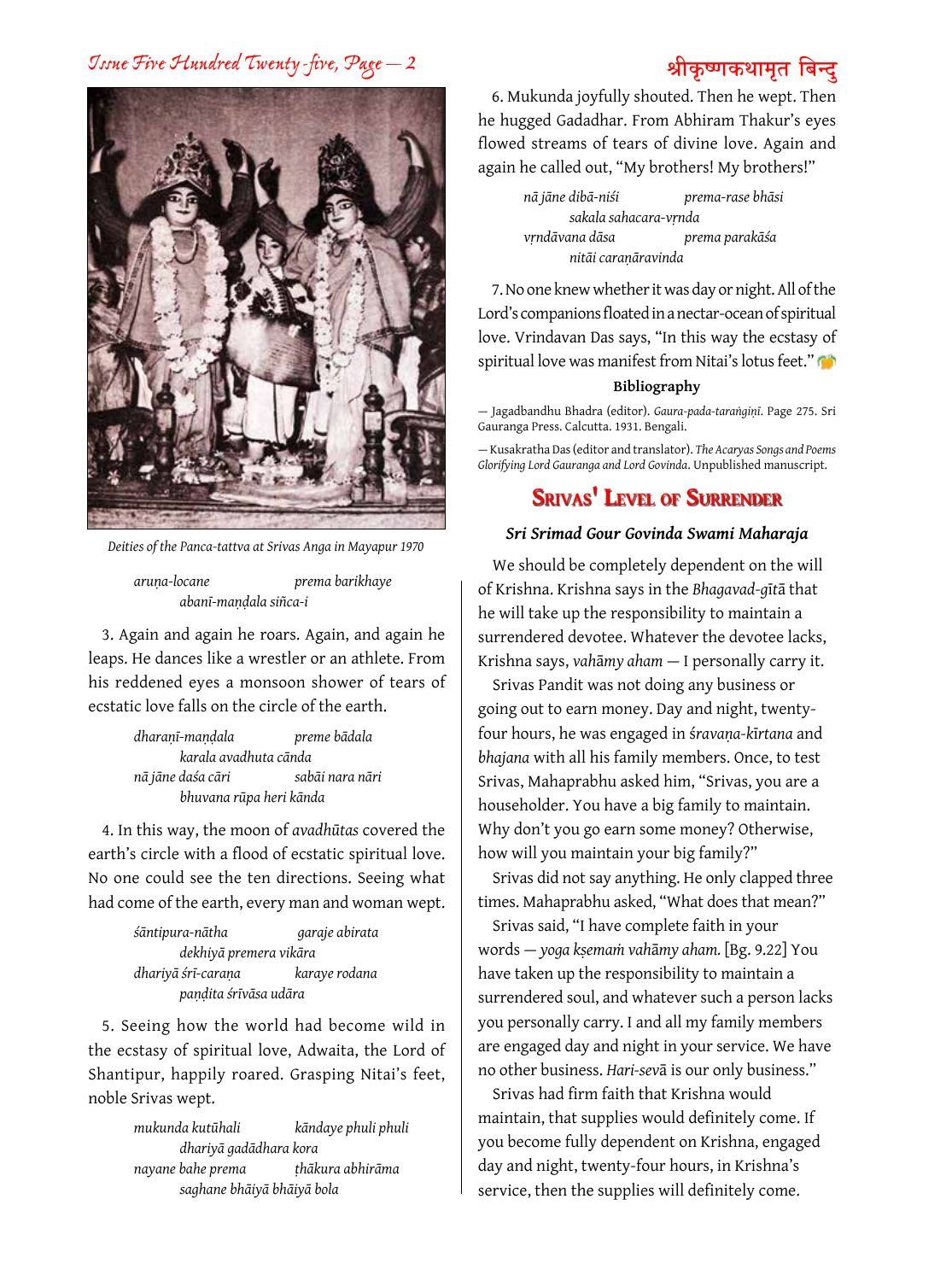

*Bengali painting of the Panca-tattva*

Then he explained the meaning of his clapping three times. "If supplies will not come on one day, we will fast. We will think that it is Krishna's will and we will fast for the day. If supplies do not come on the second and third day, still we will fast. And if on the fourth day no supplies come, then all of our family will go and drown ourselves in the Ganges and be finished. If Krishna becomes a liar, then how is he Bhagavan? And why will people do his *bhajana*?"

Hearing this, Chaitanya Mahaprabhu became very happy. Mahaprabhu said, "Srivas! The supplies will definitely come! Why should you think of anything else?"

Such a devotee is Srivas Pandit. He is *niṣkāma,* completely desireless.

— Lecture in Bali, Indonesia, 6 October 1995.

## **Prayers to Srivas Pandit**

#### <span id="page-2-0"></span>*Śrīvāsa Paṇḍita Dhyānam*

*āśrayāmi śrī-śrīvāsaṁ tam-ādyaṁ paṇḍitaṁ sadā śuklāmbara-dharaṁ gauraṁ gaura-bhakti pradāyakam*

*śrī-gaurāṅga-kṛpāvāsaṁ gaura-mūrtiḥ rasa-pradam śuklāmbara-dharaṁ devaṁ sarva bhakta-jana priyaḥ*

*saṅkīrtana rasāveśaṁ sarva-saubhāgya bhūṣitam smarāmi bhakta-rājaḥ hi śrīvāsaṁ śrī-hari-priyam*

*śrī-gaurāṅga kṛpā-pātraṁ paṇḍitākhyaṁ sadā śucim śuklāmbara-dharaṁ gauraṁ gaura-bhakti pradāyakam śrī-kīrtane sadonmattaḥ dhyāyet śrīvāsa sattamam*

I always take shelter of Sri Srivas, leader of all the Pandits. Wearing a brilliant white cloth, he has a golden complexion and bestows devotion unto Lord Chaitanya. He is the shelter of Lord Gauranga's mercy; he has a golden form; he bestows mellows of devotional service; he wears a brilliant white cloth; he is divine and is dear to the devotees of the Lord. Intoxicated by mellows of *saṅkīrtana*, he is decorated with all good fortune. I meditate on that king of devotees, Srivas Pandit, who is dear to Sri Hari.

Let there be meditation on the most excellent Sri Srivas — the container of Lord Gauranga's mercy; the eternally pure personality renowned as a Pandit. He wears a brilliant white cloth, has a golden complexion, bestows devotion unto Lord Chaitanya, and is always intoxicated in *kīrtana*.